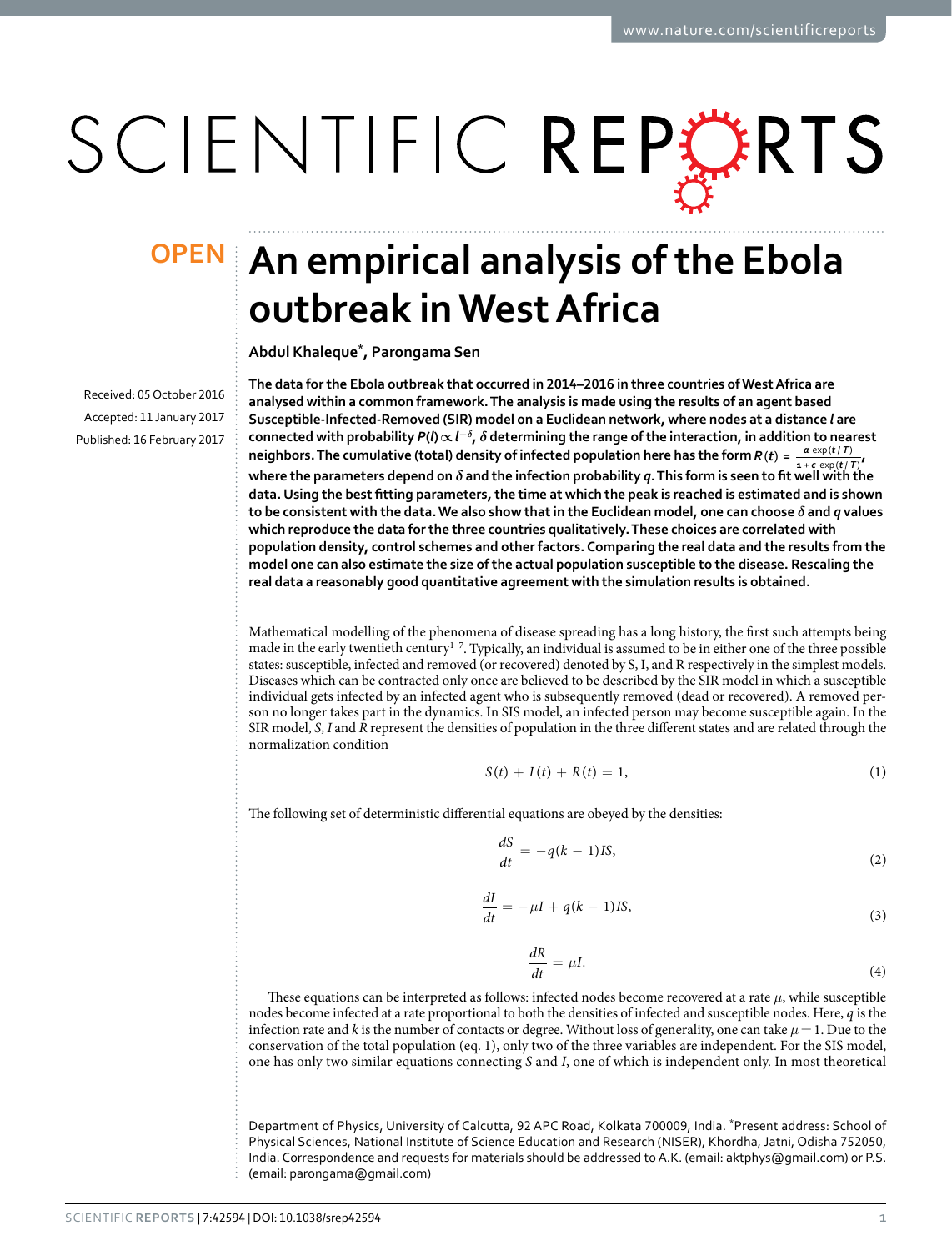

<span id="page-1-0"></span>**Figure 1.** (**a**) Cumulative number of infected individuals as a function of time (day) for the three countries Guinea, Liberia and Sierra Leone. (**b**) Same data normalised by the population of each country.

models, the epidemic has a threshold behaviour as the infection probability *q* is varied. However, an estimate of *q* from real data is difficult as it is related to biological features like nature of the pathogen etc.

Plenty of variations and modifications of the SIR and SIS models have been considered over the last few decades. Resurgence of interest in these models has taken place following the discovery that social networks do not behave like random or regular networks[8,](#page-6-1)[9.](#page-6-2) The current emphasis has been to study these models on complex networks like small world and scale free networks. A few surprising results have been derived theoretically in the recent past<sup>9</sup>.

The test of a model lies in its ability to match real data. No appreciable success has been made so far for the familiar models although some qualitative consistency has been achieved<sup>9,[10](#page-6-3)</sup>. The available data is usually in the form of number of newly infected patients and total (cumulative) number of cases. In the SIR model, the newly infected fraction shows an initial growth followed by a peak and a subsequent decay. This matches with the overall structure of the real data (e.g. for Severe Acute Respiratory Syndrome (SARS)<sup>11</sup>), which however, show local oscillatory behaviour in addition. Such a behaviour may be due to demographic non uniformity<sup>12</sup>.

The set of equations (2–4) represent only a mean field picture. The mean field equations do not depend on the topology of the network and are also essentially deterministic. It is therefore more meaningful to study the epidemic spreading by considering an agent based model on spatial networks where the dynamics of each agent can be tagged and the averages can be extracted easily. Agent based models for epidemic spreading on regular lattices have been studied quite extensively in the last few decades and in the more recent studies, the complex nature of the network connecting the individuals has been taken into consideration. It has been shown that the geographical factor plays an important role in the spreading process<sup>13–21</sup>. In particular, the SIR model on an Euclidean network, where the agents may be connected not only to their nearest neighbours but also to a few randomly chosen long range neighbours has been considered in detail<sup>[20](#page-6-7),[21](#page-6-8)</sup>.

In 2014, the Ebola virus caused large scale outbreaks mainly in three West African countries and only recently it has been declared as over (June 2016). Ebola virus is transmitted through body fluids and it is also believed that a person can contract the disease only once. A few attempts have been made to analyse the data so  $far^{22-27}$ . Different factors like demographic effect, hospitalization, vaccination and treatment plans have been incorpo-rated in the traditional and well-known SIR model to understand the dynamics of Ebola disease<sup>[25–27](#page-6-10)</sup>. However, in these models, a mean field approximation has been used which is rather unphysical. Using the results of an agent based SIR model on Euclidean network<sup>20</sup>, mentioned in the last paragraph, we have analysed the Ebola data for the three countries Guinea, Liberia and Sierra Leone in West Africa where the outbreak extended over approximately two years. We have also reproduced the comparative treads using appropriate parameter values in the model, albeit qualitatively.

#### **Results**

**Data analysis.** We have studied the available data for total (cumulative) number of cases *R*(*t*) as a function time *t* and extracted the data for number of new cases *I*(*t*) from these.

Most of the earlier studies have dealt with the actual numbers of cases. However, as we attempt to provide a comparative picture, we have taken the fraction i.e., divided the numbers by the total population  $N_p$  for each country. One can easily see that the comparative trends become different in the two different approaches ([Fig. 1](#page-1-0)). The disease is seen to affect the least fraction of the population in Guinea and the maximum in Liberia. However, the number of cases is maximum for Sierra Leone and not for Liberia. Considering the time at which the data reach a saturation value, one can also conclude that the disease has existed over a longer period in the case of Sierra Leone and Guinea.

Had the infection probability been the sole factor responsible for the spread, the patterns would have been the same for the three countries. We argue that the network structure is responsible for the different trends. Hence a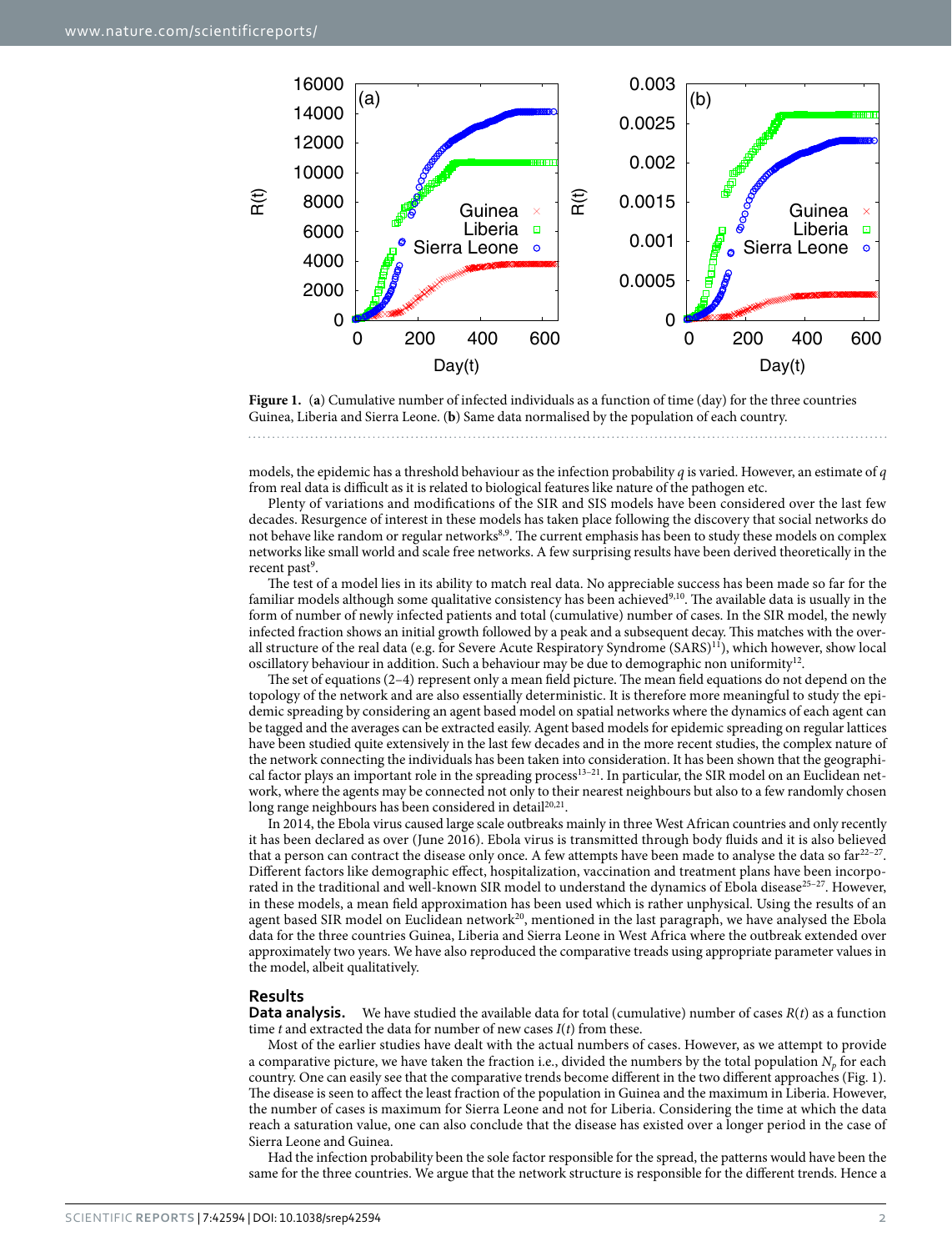

<span id="page-2-0"></span>**Figure 2.** Cumulative fraction of population infected and the fitted curve as a function of time (day) for countries (**a**) Guinea, (**b**) Liberia and (**c**) Sierra Leone. Insets are for the fraction of newly infected population as a function of time of each country.

<span id="page-2-1"></span>

| Country      |                         |                      |                   | $t_{p}$ | a/c       |
|--------------|-------------------------|----------------------|-------------------|---------|-----------|
| Guinea       | $0.0000059 + 0.0000002$ | $0.0182146 + 0.0006$ | $57.9150 + 0.503$ | 231.98  | 0.0003239 |
| Liberia      | $0.0001125 + 0.0000085$ | $0.0434763 + 0.0032$ | $42.1957 + 1.043$ | 132.30  | 0.0025876 |
| Sierra Leone | $0.0000549 + 0.0000041$ | $0.0247653 + 0.0018$ | $51.758 + 1.040$  | 191.41  | 0.0022168 |

**Table 1. Exponents** *a***,** *c* **and** *T* **for three different countries using the total population as normalization factor.**

theoretical model that yields results comparable to the observed data must have more than one parameter. A minimal model would consist of two parameters like the one considered in ref. [20](#page-6-7). Here the agents have two nearest neighbour connections and a random long range connection to a agent located at a distance *l* with probability *l* −*δ* (details given in the Methods Section). The parameter *δ* essentially controls the network structure and the other parameter is of course the infection probability *q*. This study revealed that for a given *δ*, above a threshold value of *q* (which depends on *δ*), an epidemic can occur.

The removed population in the model in ref. [20](#page-6-7) was fitted to the form:

$$
R(t) = \frac{a \exp(t/T)}{1 + c \exp(t/T)},
$$
\n<sup>(5)</sup>

where *a*, *c* and *T* depend on the values of  $\delta$  and *q*. Note that the removed population in the model essentially corresponds to the cumulative infected cases since in the model the infected agents were assumed to be removed immediately after being infected. This fitting form is used for the cumulative data of infected cases and shows very good agreement for Guinea [\(Fig. 2\(a\)\)](#page-2-0), while there is fairly good agreement with the data of the other two countries ([Fig. 2\(b,c\)](#page-2-0)). Rescaling *R*(*t*) such that it varies from 0 to 1, one can find out the goodness of fit. We performed the Kolmogorov-Smirnov test to evaluate the goodness of the fit for all the three sets of data. The values are: 1.1294 for Guinea (sample size  $N_s = 217$ ), 1.1070 for Sierra Leone ( $N_s = 235$ ) and 1.4959 for Liberia  $(N<sub>s</sub>=233)$ . Thus the fittings are acceptable at the level of significance  $\alpha = 0.10$  for Guinea and Sierra Leone and at  $\alpha$  = 0.01 for Liberia.

From eq. (5), one can show that a peak value for  $I(t)$  will occur at  $t_p = T\log(1/c)$ . The associated values of the exponents *a*, *c* and *T* are found out for the three countries and the values of  $t<sub>p</sub>$  also extracted. We have plotted the data for *I*(*t*) against *t* in the insets of the [Fig. 2\(a–c\)](#page-2-0). We observe a lot of fluctuations and not a very clear peak in the data just as in the case of SARS<sup>11</sup>. Even then, the theoretically estimated values of  $t_p$  tally with a large value of new cases occurring close to this time. The exponent values and  $t_p$  are tabulated in [Table 1](#page-2-1). The errors in the estimation of exponents are  $\mathcal{O}(10^{-6})$  for *a*,  $\mathcal{O}(10^{-3})$  for *c* and  $\mathcal{O}(10^0)$  for *T* (beween 0.9 to 7.6 percent). One can see that *t<sub>p</sub>* is also directly proportional to the total duration, being least for Liberia and maximum for Guinea.

**Results from the model.** The cumulative data for infected people has a sigmoid form in general and has been shown to have a form given by eq. (5) in a recent study as well<sup>[27](#page-6-11)</sup>. To establish that indeed the Euclidean network is an appropriate model responsible for the epidemic spreading, one should be able to reproduce from the model the consistent results and trends using suitable values of the parameters, at least qualitatively.

Epidemic spreading on the Euclidean model with the two parameters  $\delta$  and  $q$ , already mentioned in the context of data analysis, was first considered in ref. [20](#page-6-7). The model and simulation methods are given in detail in the Methods section. The behaviour of the network depends on the value of *δ*. The network behaves as a small world network for *δ*<1 and as a regular one dimensional lattice for *δ*>2. For 1<*δ*<2, it shows short range behaviour. These properties of the network had been earlier detected by considering its network properties as well as critical phenomena on the network (see refs [20](#page-6-7) and [28](#page-6-12) and the references in these papers).

The Ebola virus spreads through actual body contact and in most cases the infection occurred within family members. Hence the underlying network must be short ranged. Therefore to get results comparable to the real data, one should use a value of *δ* larger than 1. Also, *δ*< 2 is chosen as a real network is more connected than a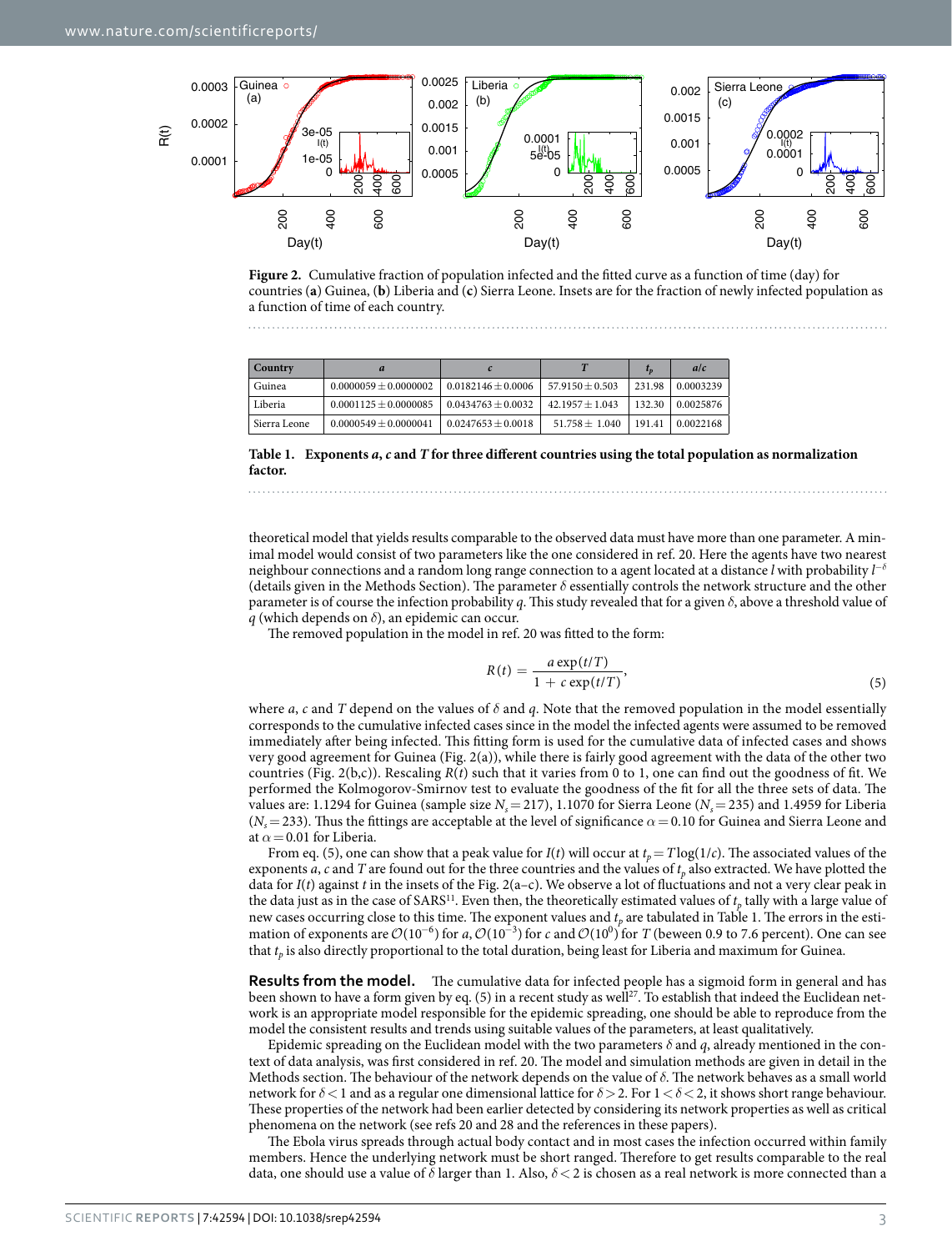

<span id="page-3-0"></span>**Figure 3.** (**a**) Fraction of population infected as a function of time (Monte Carlo time step) for different pairs of infection rate *q* and  $\delta$ . (**b**) Fraction of newly infected population as a function of time (Monte Carlo time step) for same pairs of infection rate *q* and *δ*.

<span id="page-3-1"></span>

| <b>Parameters</b>                       |          |          |         |          | a/c       |
|-----------------------------------------|----------|----------|---------|----------|-----------|
| $\delta = 1.4, q = 0.58$ (Guinea)       | 0.011842 | 0.032342 | 7.09658 | 24.35107 | 0.3661492 |
| $\delta = 1.4, q = 0.70$ (Liberia)      | 0.005116 | 0.006974 | 3.39171 | 16.8415  | 0.7335818 |
| $\delta$ = 1.6, q = 0.70 (Sierra Leone) | 0.011130 | 0.015718 | 5.10908 | 21.2175  | 0.7081053 |

**Table 2. Exponents** *a***,** *c* **and** *T* **for different values of parameters.** The countries to which the data correspond are shown within the parenthesis.

regular one. The values of *q* should be same in principle as it depends on biological factors. However, the value of *q* may be effectively altered using control schemes like contact tracing, quarantining the patient and efficiently treating the disease. Such possibilities have not been directly included in the model. We will address this issue in the next section again.

We first discuss the case of Liberia and Sierra Leone. We note that the saturation values are quite close while the saturation in Liberia has been reached earlier ([Fig. 1\)](#page-1-0). We find that the same value of *q* but a different value of *δ* can indeed reproduce these features; the red and green curves in [Fig. 3\(a\)](#page-3-0) show the results for *δ*= 1.4 (for Liberia) and 1.6 (for Sierra Leone) while the *q* values are same ( $q = 0.70$ ).

We next discuss the case for Guinea. It has the lowest saturation value of the cumulative data for infected population while the disease is of duration slightly longer than that of Sierra Leone. This makes it quite apparent that one has to use a smaller value of *q* to get data consistent with that of Guinea. We find that indeed one can get such values of *q* keeping  $\delta$  = 1.4 such that the saturation value is smaller while the duration is larger comparatively. We show the data by the blue curve in [Fig. 3\(a\)](#page-3-0) using  $q = 0.58$ .

Of course these are some typical values which yield results comparable to the real data. A range of values exist which more or less show the same behaviour. However, that range is not too large which would mean that the values are irrelevant. For  $\delta$ , this range is  $\pm 0.05$  while for *q* it is  $\pm 0.02$ .

[Figure 3\(b\)](#page-3-0) shows the data for *I*(*t*) against *t* from the Euclidean model. Again we find consistency, the red curve has a peak occurring earliest while the disease lasts for the shortest duration which corresponds to Liberia. The green curve shows a peak occurring at a later time and the duration is also longer. This we claim to correspond to Sierra Leone. The peak value is slightly less in height for the green curve compared to the red which is also consistent with the real data (up to a multiplicative factor) if one takes the single spike occurring in [Fig. 2\(c\)](#page-2-0)  inset to be spurious. The data for [Fig. 2\(a\)](#page-2-0) inset is easily comparable to the red curve in [Fig. 3\(b\).](#page-3-0) The blue curve in [Fig. 3\(b\)](#page-3-0) corresponds to Guinea as the peak value occurs at a slightly larger time compared to the green curve while the duration is longest. The quantitative values of  $t_p$  shown in [Table 2](#page-3-1) are also consistent with the real data. The errors in the estimates lie between 0.04 to 0.49 percent. The argument behind the choices of *δ* and *q* are discussed in the next section.

As in the real data, one can quote here the goodness of fit for *R*(*t*) from the simulations. The Kolmogorov-Smirnov test for the three cases yield the largest errors as 0.1653 for *δ*= 1.40, *q*= 0.70; 0.3558 for  $\delta$  = 1.60, *q* = 0.70; and 1.2261 for  $\delta$  = 1.40, *q* = 0.58. The sample size is 2000 for each and therefore the first two results are acceptable at level of significance  $\alpha$  = 0.2 and the last one at  $\alpha$  = 0.05.

**Comaparison of data by rescaling.** While qualitative features of the data obtained from the model are quite similar to the real data, the actual values of the fitting parameters *a*, *c* and *T* (and consequently  $t_p$ ) are quite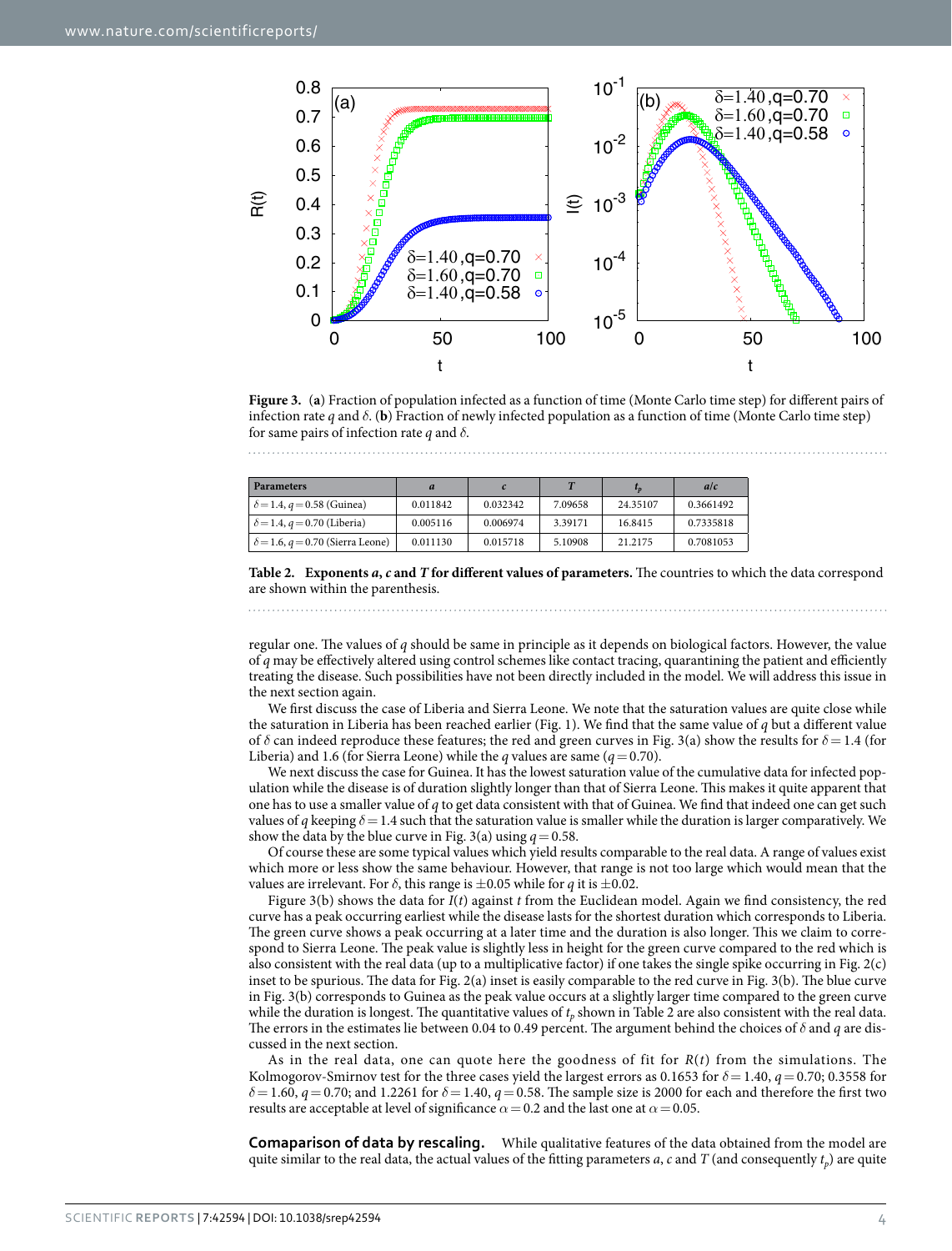<span id="page-4-0"></span>

| <b>Country</b> |       | Total Cases   Density of Infected Population | <b>Lab-Confirmed Cases</b> | <b>Total Deaths</b> |
|----------------|-------|----------------------------------------------|----------------------------|---------------------|
| Guinea         | 3814  | $3.0 \times 10^{-4}$                         | 3358                       | 2544                |
| Sierra Leone   | 14124 | $2.2 \times 10^{-3}$                         | 8706                       | 3956                |
| Liberia        | 10678 | $2.2 \times 10^{-3}$                         | 3163                       | 4810                |
| Total          | 28616 |                                              | 15227                      | 11310               |

**Table 3. Statistics of Ebola data for three different countries.**



<span id="page-4-1"></span>

different (see [Tables 1](#page-2-1) and [2\)](#page-3-1). It may be noted that *a*/*c* corresponds to the saturation value of *R*(*t*) and *c* and *T* determine the value of *tp*. The mismatch of the *tp* values is not surprising, unit of time in the model is just one Monte Carlo (MC) time step that has got nothing to do with real time. On the other hand, the saturation values depend heavily on the normalization factor. The actual population who are susceptible may form only a subset of the total population so saturation values can be different changing the values of *a* and *c*. Nevertheless, we find that the ratio of of *a*/*c* from the data and from the model for Sierra Leone and Liberia are very close which indicates that the fractions of susceptible population in these two countries were comparable while for Guinea it was smaller. Indeed, [Table 3](#page-4-0) shows that the density of infected population were same for Sierra Leone and Liberia and order of magnitude smaller in Guinea.

However, one can still explore the possibility of rescaling the real data to obtain better quantitative agreement between the parameters. This may be possible by suitably choosing a normalization factor for each of the three data sets. Assuming the total population which has been removed at time *t* to be  $R_{tot}(t)$  and  $\rho N_p$  the actual population susceptible to the disease, we calculate the density

$$
R_s(t) = R_{tot}(t)/\rho N = R(t)/\rho,
$$
\n(6)

where *R*(*t*) is the density calculated earlier by dividing  $R_{tot}(t)$  by the total population  $N_p$  and  $\rho$  a proportionality constant. Taking  $R_s(t)$  to be the saturation value of  $R(t)$  obtained from the model and equating it to the saturation value of *R*(*t*) obtained from the real data, one can estimate the value of *ρ*. For example, for Guinea, the saturation value of *R*(*t*) is 0.000328 from the data and from the model it is 0.354720. Hence  $\rho \approx 9.24 \times 10^{-4}$ . Similarly for Sierra Leone and Liberia it is 3.27  $\times$  10<sup>-3</sup> and 3.58  $\times$  10<sup>-3</sup> respectively. On the other hand, one can compare the  $t_p$ values from real data and the model and we find that the timescales in the real data are approximately 8–9.2 times the timescales in the Monte Carlo simulations. Hence we also rescale the time for the results obtained for the model. The rescaled data *Rs*(*t*) and *R*(*t*) are plotted against "real time" in [Fig. 4](#page-4-1) and show an excellent agreement for Guinea and a reasonably good agreement for Sierra Leone. The agreement for Liberia is not that good, however, the data for Liberia are somewhat irregular and it is difficult to fit them with a smooth function very accurately as already noted. Particularly for Liberia and Sierra Leone we find that before saturation, there is a slower increase in  $R(t)$ ; this might be due to an enhancement in the treatment and preventive measures against the disease

One can similarly rescale the newly infected density *I*(*t*), however, the data being too noisy, we do not attempt that. Nevertheless, we find that the peak values of the newly infected density  $I(t)$ , when scaled by  $\rho$  shows order of magnitude agreement with the model data.

Further, we have fitted *R<sub>s</sub>* using equation 5 and present the value of the parameters in [Table 4.](#page-5-0) The values from the model and the real data are easily comparable now showing order of magnitude agreement for most of them.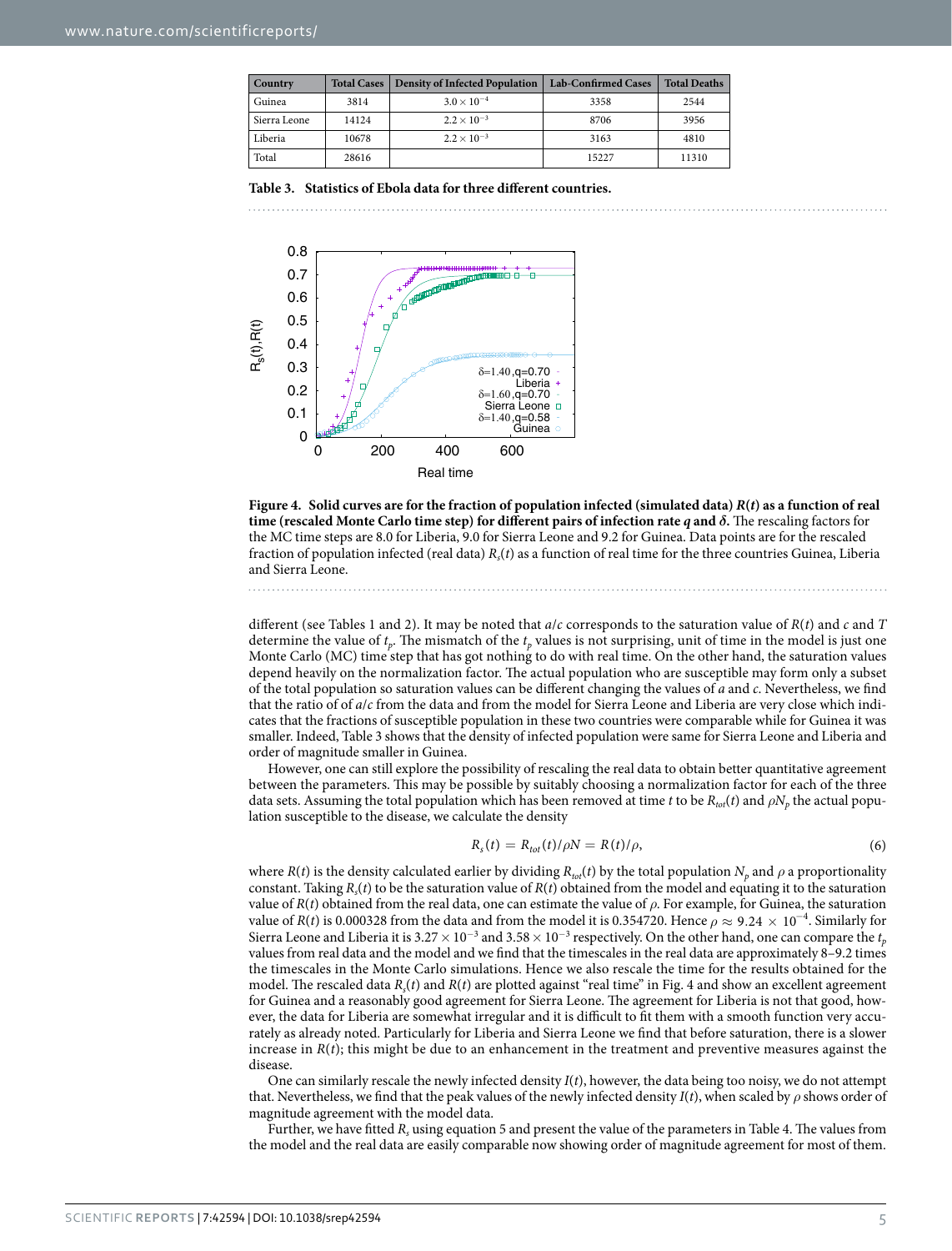<span id="page-5-0"></span>

| Country      |                       |                         |                  | $L_{D}$ | a/c      |
|--------------|-----------------------|-------------------------|------------------|---------|----------|
| Guinea       | $0.0077722 + 0.00070$ | $0.0214467 \pm 0.00189$ | $59.5716 + 1.33$ | 228.88  | 0.362399 |
| Liberia      | $0.0320618 + 0.00464$ | $0.0443399 + 0.00636$   | $42.5638 + 2.02$ | 132.62  | 0.723091 |
| Sierra Leone | $0.0274868 + 0.00450$ | $0.0387566 \pm 0.00603$ | $57.3669 + 2.41$ | 186.47  | 0.709215 |

**Table 4.** Exponents  $a$ ,  $c$  and  $T$  for rescaled data  $R<sub>s</sub>(t)$  for three different countries. The values of  $a$  and  $c$  can be compared to those appearing in [Table 2](#page-3-1).  $t_p$  values are approximately 8–9 times compared to the  $t_p$  values obtained in the Monte Carlo simulations [\(Table 2\)](#page-3-1).

### **Discussion**

In this section we justify the choice of the parameters used in the model to obtain the results consistent with the real data. One can of course attempt to get a full calibration of *a* and *c* for given values of *δ* and *q* so that the choice of *δ* and *q* are automatically obtained from this calibration, however, we have refrained from doing so as it involves a huge computational calculation.

We have already justified the choice of *δ* between 1 and 2 in the last section. We have used a larger value of *δ* for Sierra Leone and a smaller value of *q* for Guinea to get the consistency. To justify why *δ* should be larger for Sierra Leone we note the following. Sierra Leone and Liberia are comparable in size but the density of population is much higher in the former. The density of population is 79.4/km<sup>2</sup> and 40.43/km<sup>2</sup> respectively for these two countries<sup>29</sup>. Hence the number of neighbours within the same distance is larger for Sierra Leone which implies a larger value of *δ* effectively (more short ranged).

On the other hand, the population densities of Guinea  $(40.90/km^2)^{30}$  and Liberia are quite close so that one should use the same  $\delta$  value. However, we need to justify why a smaller value of  $q$  is able to reproduce the data for Guinea. A smaller value of *q* indicates less infection probability which is possible if proper medical care and control measurements are taken. This is indeed true as we find from several documents that the disease was tackled most effectively in Guinea. [Table 3](#page-4-0) clearly shows that the maximum percentage of cases for Guinea were laboratory-tested which indicates that the process of contact tracing and treatment were more efficient. This is supported by the fact that in Guinea, about 56 contacts per infected person were traced compared to 23 in case of Sierra Leone[31](#page-7-0). We find from ref. [32](#page-7-1) that MSF treated the largest number of reported cases in Guinea, in Sierra Leone the minimum out of reported cases. Thus most cases in Sierra Leone, even when reported, had received less attention while in Liberia, a large number is not confirmed or reported at all. Apparently, medical centers by international organisations have also been set up much earlier in Guinea as it was the epicenter of the disease and the disease started as early as in 2013 December. However, later activities could control the disease in Liberia and Sierra Leone as well, and the final number of deaths had been far less than initially anticipated. We also note a curious fact - though Guinea may have recorded the minimum number of cases, yet the disease spanned a longer duration compared to Liberia. Further analysis, beyond the scope of the present paper, may be able to explain this.

Although we have shown that by rescaling the real data by  $\rho N_p$  and the MC time by a suitable factor, one can get fairly good agreement between the real data and the simulated data, it has to be emphasized that the rescaling is somewhat manipulated by the results of the model. The ratio of the saturation values for the real data and the simulated data corresponds to the factor *ρ*. In principle one should incorporate more factors in the model to fit the real data independently. However, at the present stage qualitative consistency is what we emphasize on. To achieve quantitative consistency one needs to introduce more parameters making the model complex. These parameters may be related to features like inhomogeneity, mobility, more general initial conditions to name a few. We have made simple assumptions like homogeneity, i.e., uniform number of contacts for all agents. The initial condition has been taken to be identical: the disease commences with only one infected person. Our assumption that agents are immobile is supported by ref. [27](#page-6-11) in which it is argued that migration did not play a role in the spreading. Even so, this simple model is able to yield data which is consistent with real data and we conclude that it captures the basic mechanism of the epidemic spread. The effect of the Ebola outbreak has been devastating in the West African countries. Apart from the human losses, economic loss has also been considerable<sup>33</sup>. The present study shows that the Euclidean model can be treated as a basic starting point and can be further developed by adding other features. This will make it very useful and important for making accurate predictions.

#### **Methods**

**How the database was handled.** We consulted the Ebola data for the number of cases detected in the three countries Guinea, Liberia and Sierra Leone in West Africa (The Centers for Disease Control and Prevention (CDC)[34\)](#page-7-3). The data is available from 25th March 2014 to 13th April 2016 at the time interval of a few days. The data is noisy and contains obvious errors as sometimes the cumulative data is shown to decrease which is unphysical. The first available data is from March 2014 when Guinea was already struck with the disease for some time (first case in Guinea reported in December 2013) such that the data for the initial period is missing. For Liberia and Sierra Leone, the data for initial stage are available, however these are sparse and unreliable; often the data for number of death exceeds the number of cases. For this reason, the data has been analysed from the date when the number of cases detected is at least 50 for each country. Even then the errors cannot be fully avoided as for very late stages, the data being rare, also become somewhat unreliable. Hence, the entire data set has to be handled carefully.

In [Table 3,](#page-4-0) a summary of the statistics of the Ebola data is presented and one can immediately note that all cases could not have been confirmed in the laboratory in the case of Liberia where number of deaths exceeds the laboratory confirmed cases. Obviously many cases were unreported. For Guinea, these two figures are closest and the data for Guinea is in fact the cleanest one.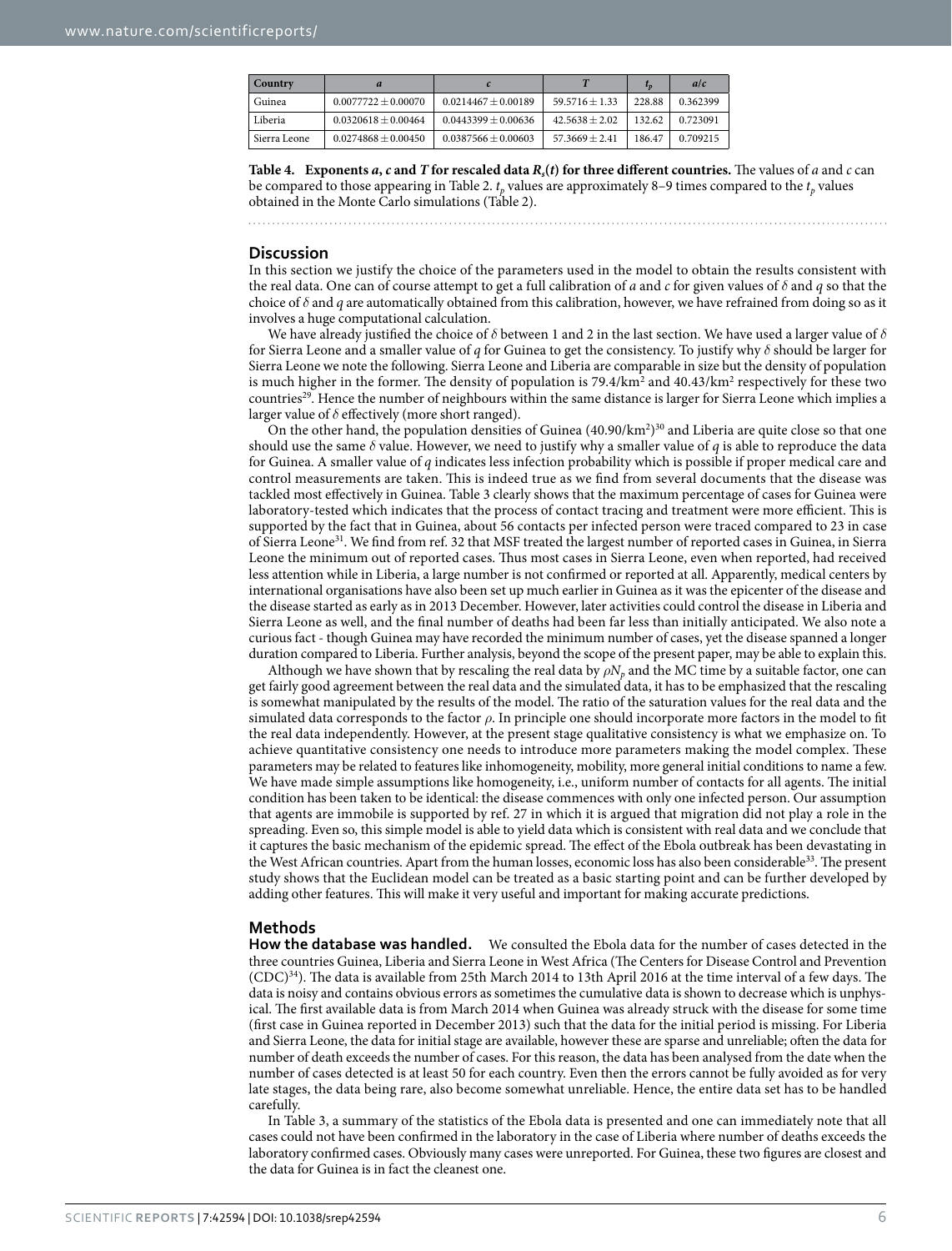Another point needs to be mentioned. The disease has been officially declared over on 1st June 2016 for Guinea, 9th June 2016 for Liberia and 17th March 2016 for Sierra Leone<sup>[35](#page-7-4)</sup>. But one can see from [Fig. 1](#page-1-0) that the cumulative data shows a saturation over fairly long period of time. Apparently a few stray cases delayed the declaration of the disease being over. For Liberia, for example, the disease was originally declared to be over as early as in May 2015 but two small flare-ups were reported later. However the cumulative data is hardly affected by the later cases. The data can be downloaded by clicking on the link "Ebola Data" in the page [http://www.](http://www.physics-caluniv.in/parongama-sen/index.html) [physics-caluniv.in/parongama-sen/index.html](http://www.physics-caluniv.in/parongama-sen/index.html)

**Model and Simulation method.** In the Euclidean model, the nodes of the network are assumed to occupy the sites of a chain of length *N*. We generated random long range bonds by connecting nodes located at a distance *l* along the chain with a probability  $P(l) \propto l^{-\delta}$ ; the probability is normalised by making the total probability equal to unity. Once *N*/2 such bonds are constructed, the network is completed. The average degree of each node is three and it is expected that the inhomogeneity of the degree distribution is negligible. The disease spreading process is then simulated by assuming a single infected agent at any randomly chosen site in the beginning. All the neighbours are likely to be infected with a probability *q* in the next step. One generates a random number between 0 and 1, if it is less than *q*, the agent is taken to be infected. From the agents who are infected in the second step, the disease spreads to their neighbours and the process continues. Infected people are removed within one unit of time, with the assumption that they are either dead or cured, and they can infect the susceptible agents during this one time step only. The dynamical evolution stops when there is either no infected agent at a particular step or when all of them have died. Several configurations are considered and the dynamical variables averaged.

In the present simulation, for the same network, the initial choice of infected site was repeated 400 times and the quantities averaged. A secondary averaging is made by considering 100 different network configurations. The number of nodes *N* and the total number of edges were kept fixed for any value of *δ* and *q* in the different realisations. Periodic boundary condition has been used in the simulation. Systems with size  $N = 2^{11}$  has been considered.

#### **References**

- <span id="page-6-0"></span>1. Ross, R. An application of the theory of probabilities to the study of a priori pathometry -part i. *Proceedings of the Royal Society A* **92,** 204 (1916).
- 2. Ross, R. An application of the theory of probabilities to the study of a priori pathometry -part ii and iii. *Proceedings of the Royal Society A* **93,** 212, 225 (1917).
- 3. Brownlee, J. Certain aspects of the theory of epidemiology in special relation to plague. *Proceedings of the Royal Society of medicine* **11,** 85 (1918).
- 4. Kermack, W. O. & McKendrick, A. G. A contribution to the mathematical theory of epidemics. *Proceedings of the Royal Society of London A* **115,** 700 (1927).
- 5. Soper, E. Interpretation of periodicity in disease-prevalence. *Journal of the Royal Statistical Society* **92,** 34 (1929).
- 6. Kermack, W. O. & McKendrick, A. G. Contributions to the mathematical theory of epidemics. ii. The problem of epidemicity. *Proceedings of the Royal Society of London A* **138,** 55 (1932).
- 7. Kermack, W. O. & McKendrick, A. G. Contributions to the mathematical theory of epidemics. iii. Further studies of the problem of epidemicity. *Proceedings of the Royal Society of London A* **141,** 94 (1933).
- <span id="page-6-1"></span>8. Barrat, A., Barthelemy, M. & Vespignani, A. *Dynamical processes on complex networks*. (Cambridge University Press, Cambridge, 2008).
- <span id="page-6-3"></span><span id="page-6-2"></span>9. Sen, P. & Chakrabarti, B. K. *Sociophysics*: *An Introduction* (Oxford University Press, Oxford, 2013).
- 10. Hethcote, H. W. The mathematics of infectious diseases. *SIAM Review* **42,** 599 (2000).
- <span id="page-6-4"></span>11. Watts, D. J., Muhamad, R., Medina, D. C. & Dodds, P. S. Multiscale, resurgent epidemics in a hierarchical metapopulation model. *Proceedings of the National Academy of Sciences of the United States of America* **102,** 11157 (2005).
- <span id="page-6-5"></span>12. Hethcote, H. W. Asymptotic behavior and stability in epidemic models. *Springer* 2, 83 (1974).
- <span id="page-6-6"></span>13. Janssen, H. K., Oerding, K., Van Wijland, F. & Hilhorst, H. J. Lévy-flight spreading of epidemic processes leading to percolating clusters. *The European Physical Journal B* **7,** 137 (1999).
- 14. Linder, F., Tran-Gia, J., Dahmen, S. R. & Hinrichsen, H. Long-range epidemic spreading with immunization. *Journal of Physics A* **41,** 185005 (2008).
- 15. Bennett, S. N. *et al.* Epidemic dynamics revealed in dengue evolution. *Molecular biology and evolution* **27,** 811 (2010).
- 16. Wu, Z., Rou, K. & Cui, H. The hiv/aids epidemic in china: History, current strategies and future challenges. *AIDS Education and Prevention* **16,** 7 (2004).
- 17. Xu, X., Peng, H., Wang, X. & Wang, Y. Epidemic spreading with time delay in complex networks. *Physica A* **367,** 525 (2006).
- 18. Wang, J., Liu, Z. & Xu, J. Epidemic spreading on uncorrelated heterogenous networks with non-uniform transmission. *Physica A* **382,** 715 (2007).
- 19. Zhao, Z., Liu, Y. & Tang, M. Epidemic variability in hierarchical geographical networks with human activity patterns. *Chaos* **22,** 023150 (2012).
- 20. Khaleque, A. & Sen, P. Susceptible-infected-recovered model on euclidean network. *J*. *Phys*. *A*: *Math*. *Theor*. **46,** 095007 (2013).
- <span id="page-6-8"></span><span id="page-6-7"></span>21. Grassberger, P. Sir epidemics with long-range infection in one dimension. *Journal of Statistical Mechanics*: *Theory and Experiment* **2013,** P04004 (2013).
- <span id="page-6-9"></span>22. Lewnard, J. A. *et al.* Dynamics and control of ebola virus transmission in montserrado, liberia: a mathematical modelling analysis. *The Lancet Infectious Diseases* **14,** 1189 (2014).
- 23. Chowell, D., Castillo-Chavez, C., Krishna, S., Qiu, X. & Anderson, K. S. Modelling the effect of early detection of ebola. *The Lancet Infectious Diseases* **15,** 148 (2015).
- 24. Camacho, A., Kucharski, A. J., Funk, S., Piot, P. & Edmunds, W. J. Potential for large outbreaks of ebola virus disease. *Epidemics* **9,** 70 (2014).
- <span id="page-6-10"></span>25. Rachah, A. & Torres, D. F. M. Mathematical modelling, simulation, and optimal control of the 2014 ebola outbreak in west africa. *Discrete Dynamics in Nature and Society* **2015,** 842792 (2015).
- <span id="page-6-11"></span>26. Radulescu, A. & Herron, J. Ebola impact and quarantine in a network model. *arXiv*:*1512*.*06305* (2015).
- <span id="page-6-13"></span><span id="page-6-12"></span>27. Burghardt, K. *et al.* Testing modeling assumptions in the west africa ebola outbreak. *arXiv*:*1606*.*07497* (2016).
- <span id="page-6-14"></span>28. Chatterjee, A. & Sen, P. Phase transitions in ising model on a euclidean network. *Phys*. *Rev*. *E* **74,** 036109 (2006).
	- 29. Liberia-Wikipedia, Sierra Leone-Wikipedia. [https://en.wikipedia.org/wiki/Liberia,](https://en.wikipedia.org/wiki/Liberia) [https://en.wikipedia.org/wiki/Sierra\\_Leone](https://en.wikipedia.org/wiki/Sierra_Leone).
	- 30. Guinea-Wikipedia. <https://en.wikipedia.org/wiki/Guinea>.